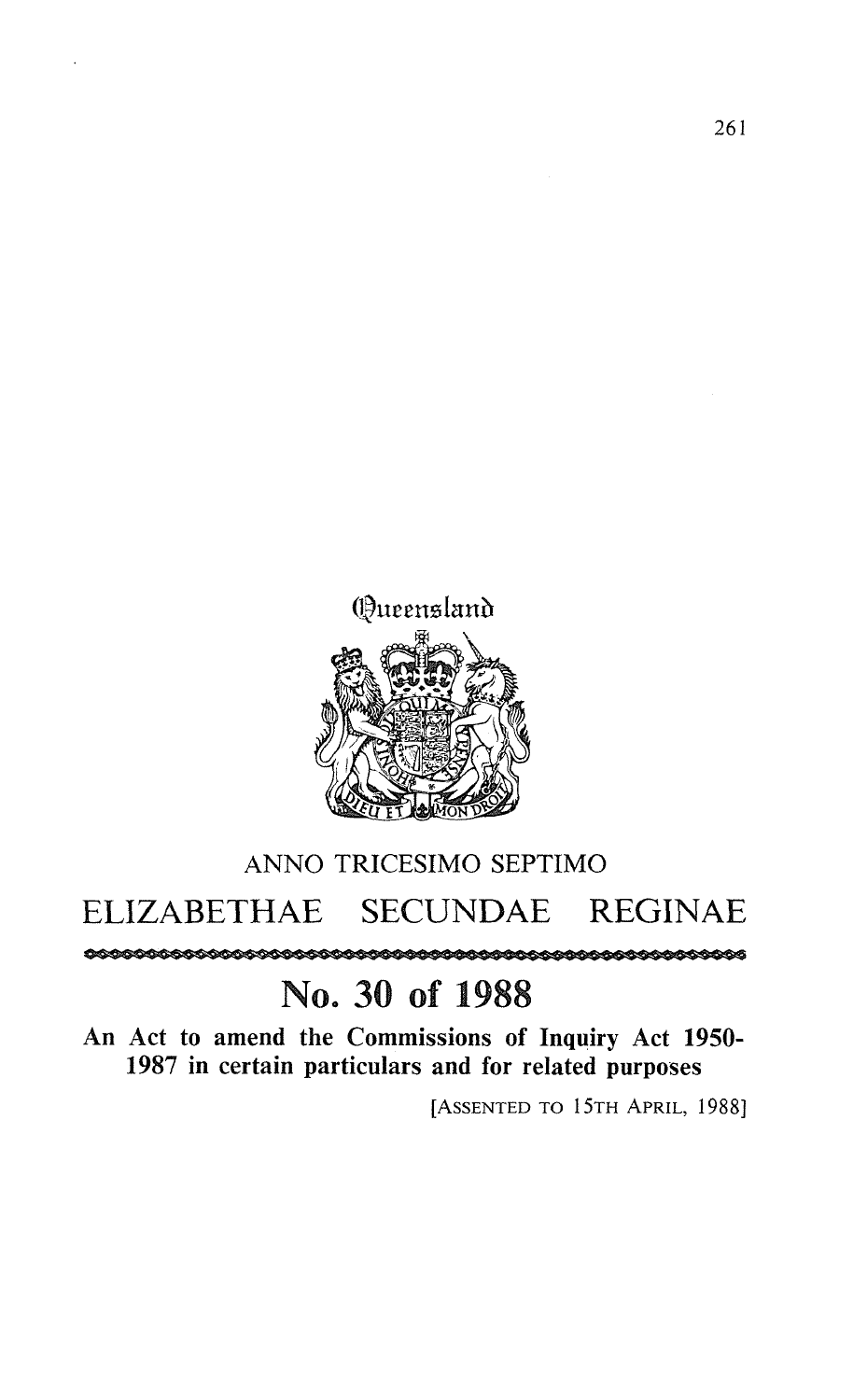BE IT ENACTED by the Queen's Most Excellent Majesty, by and with the advice and consent of the Legislative Assembly of Queensland in Parliament assembled, and by the authority of the same, as follows:—

**1. Short title** . This Act may be cited as the *Commissions of Inquiry Act Amendment Act 1988.*

**2. Citation**. (1) In this Act the *Commissions of Inquiry Act 1950- 1987* is referred to as the Principal Act.

(2) The Principal Act as amended by this Act may be cited as the *Commissions of Inquiry Act 1950-1988.*

**3. Application of Principal** Act as **amended to existing Commissions.** (1) The provisions of the *Commissions of Inquiry Act 1950-1988* apply to and with respect to-

- (a) every Commission of Inquiry appointed after the commencement of this Act; and
- (b) every Commission of Inquiry appointed before the commencement of this Act that has not completed its inquiry at the commencement of this Act:

Provided that an act done or omission made before the commencement of this Act shall not constitute an offence by reason only of an amendment of the Principal Act made by this Act.

(2) In subsection (1) the expression "Commission of Inquiry" has the meaning assigned to the term "Commission" by the Principal Act.

4. Amendment of s. 3. Meaning of terms. Section 3 of the Principal Act is amended by-

(a) inserting before the definition "Chairman" the following definition:-

"Authority of a deputy to the Commission" means the powers, authorities, duties and functions which a deputy to a Commission is authorized to exercise or perform in accordance with this Act;";

(b) inserting after the definition "Commissioner" the following definition:-

"Deputy to a Commission" means a person who is appointed a deputy to a Commission;".

**5. Amendment of s. 20. Protection for participants in Commissions.** Section 20 of the Principal Act is amended by-

(a) inserting in subsection (1) after the words "as commissioner" the words "and every deputy to a Commission shall, whilst exercising the authority of a deputy to the Commission";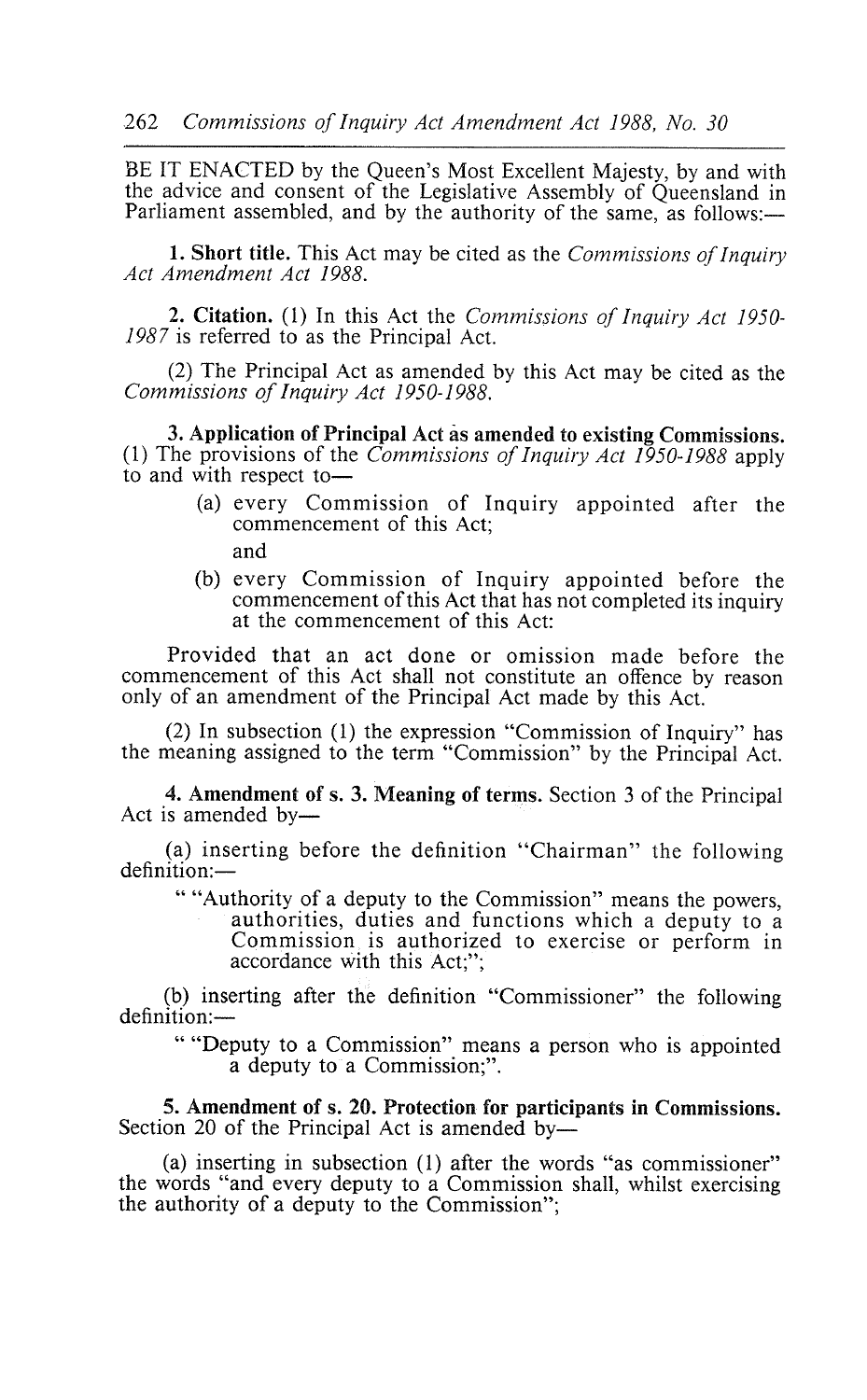(b) in subsection  $(2)$ —

(i) inserting after the words ", a commissioner" the words ", deputy to a Commission";

(ii) inserting in paragraph (c) after the word "by" the words "or to".

6. New **ss. 27 and** 28. The Principal Act is amended by adding after section 26 the following sections: $-$ 

**"27. Appointment of deputy to a Commission** . (1) The Governor in Council may at any time approve that such number of persons as may be specified be each appointed as deputy to a Commission.

(2) Upon the approval of the Governor in Council as prescribed in subsection (1), a chairman, with the approval of the Attorney-General, may by writing under his hand appoint a person to be a deputy to a Commission upon such terms and conditions and for such period as the Attorney-General approves.

(3) A deputy to a Commission is not a commissioner or a member of a Commission.

**28. Functions of deputy to a Commission**. (1) A deputy to a Commission shall, according as he is authorized in writing under the hand of the chairman-

- (a) sit with the Commission during any sittings approved by the chairman but without any power to decide or participate by voting in relation to any matter **arising** for decision at those sittings;
- (b) conduct on behalf of the Commission, without the attendance of any member of the Commission, any **sittings** approved by the chairman and, where required, make a report or recommendation **in relation** thereto to the Commission;
- (c) assist the Commission in such manner and to such extent as the chairman decides, including without limiting the generality of the foregoing by the exercise of any power which is exercisable by or which may be granted to the Commission or to a commissioner (other than such powers as are expressly reserved to the chairman) under this Act.

(2) A deputy to a Commission shall, in the exercise of the authority of a deputy to the Commission, **at all times and in all** respects be subject to the control and act in accordance with the directions of the chairman.

(3) A deputy to a Commission, in the conduct of a sittings on behalf of a Commission shall have power to decide **all issues** which arise: Provided Always that a deputy to a Commission may, and shall if directed by the chairman, refer **an issue which** arises (which may include the issue of whether the sittings should continue to be conducted by the deputy to a Commission) for